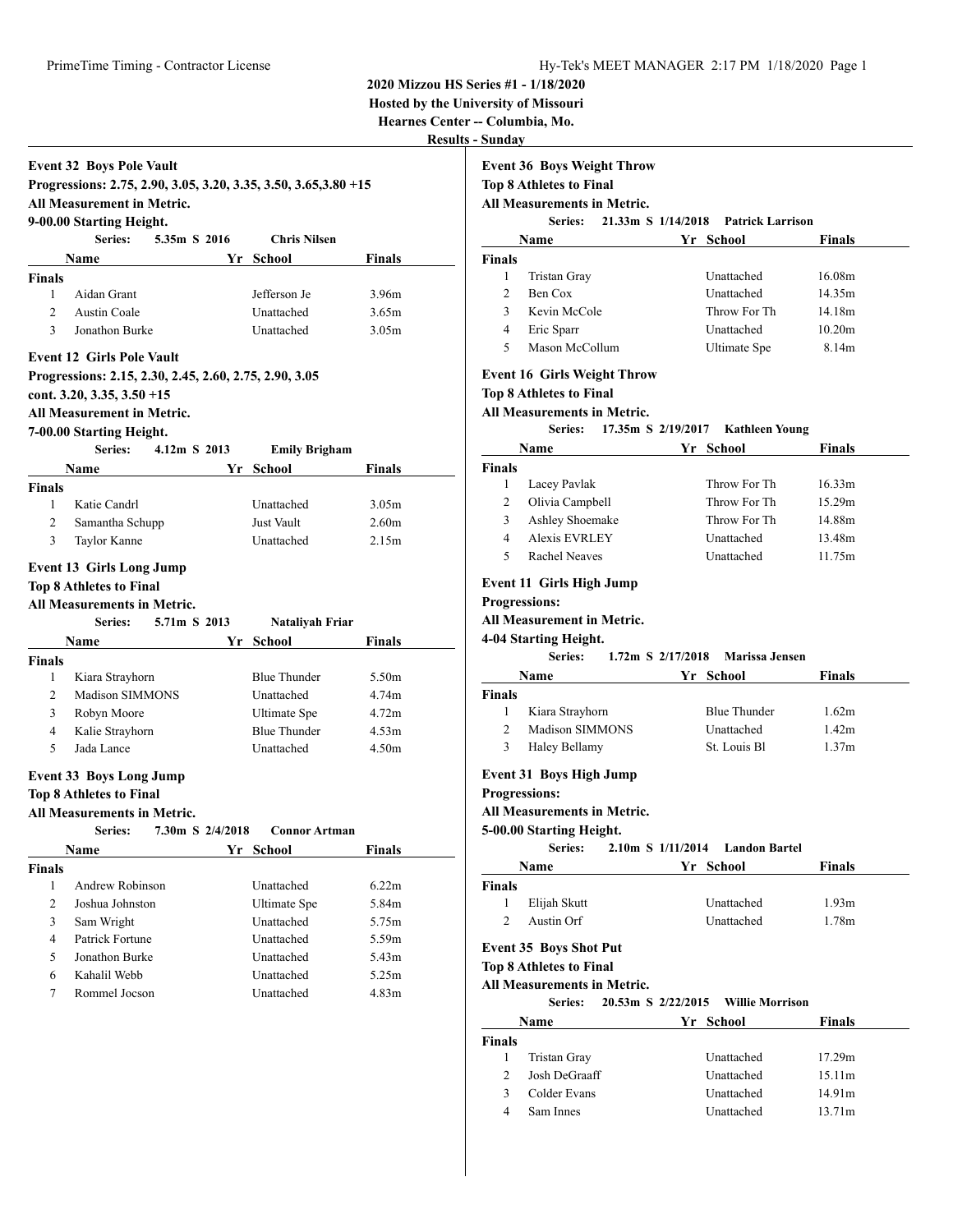**2020 Mizzou HS Series #1 - 1/18/2020**

**Hosted by the University of Missouri**

**Hearnes Center -- Columbia, Mo.**

**Results - Sunday** 

| Finals  (Event 35 Boys Shot Put)<br>Name<br>Ben Cox<br>Mason McCollum<br>Eric Sparr<br>Cameron Clayborn<br><b>Event 15 Girls Shot Put</b><br><b>Top 8 Athletes to Final</b><br><b>All Measurements in Metric.</b><br>Series: 15.22m S 2/22/2015<br>Name<br>Jayden Ulrich<br>McKinlee Morris | Yr School<br>Unattached<br>Ultimate Spe<br>Unattached<br>St. Louis Bl<br>Sophia Rivera<br>Yr School                                                                                                                                                                                                                                                                                                                                                                                                                   | Finals<br>13.24m<br>12.67m<br>10.74m<br>9.79 <sub>m</sub>                                                                                                                                                                                                                                                                                                                |
|---------------------------------------------------------------------------------------------------------------------------------------------------------------------------------------------------------------------------------------------------------------------------------------------|-----------------------------------------------------------------------------------------------------------------------------------------------------------------------------------------------------------------------------------------------------------------------------------------------------------------------------------------------------------------------------------------------------------------------------------------------------------------------------------------------------------------------|--------------------------------------------------------------------------------------------------------------------------------------------------------------------------------------------------------------------------------------------------------------------------------------------------------------------------------------------------------------------------|
|                                                                                                                                                                                                                                                                                             |                                                                                                                                                                                                                                                                                                                                                                                                                                                                                                                       |                                                                                                                                                                                                                                                                                                                                                                          |
|                                                                                                                                                                                                                                                                                             |                                                                                                                                                                                                                                                                                                                                                                                                                                                                                                                       |                                                                                                                                                                                                                                                                                                                                                                          |
|                                                                                                                                                                                                                                                                                             |                                                                                                                                                                                                                                                                                                                                                                                                                                                                                                                       |                                                                                                                                                                                                                                                                                                                                                                          |
|                                                                                                                                                                                                                                                                                             |                                                                                                                                                                                                                                                                                                                                                                                                                                                                                                                       |                                                                                                                                                                                                                                                                                                                                                                          |
|                                                                                                                                                                                                                                                                                             |                                                                                                                                                                                                                                                                                                                                                                                                                                                                                                                       |                                                                                                                                                                                                                                                                                                                                                                          |
|                                                                                                                                                                                                                                                                                             |                                                                                                                                                                                                                                                                                                                                                                                                                                                                                                                       |                                                                                                                                                                                                                                                                                                                                                                          |
|                                                                                                                                                                                                                                                                                             |                                                                                                                                                                                                                                                                                                                                                                                                                                                                                                                       |                                                                                                                                                                                                                                                                                                                                                                          |
|                                                                                                                                                                                                                                                                                             |                                                                                                                                                                                                                                                                                                                                                                                                                                                                                                                       |                                                                                                                                                                                                                                                                                                                                                                          |
|                                                                                                                                                                                                                                                                                             |                                                                                                                                                                                                                                                                                                                                                                                                                                                                                                                       |                                                                                                                                                                                                                                                                                                                                                                          |
|                                                                                                                                                                                                                                                                                             |                                                                                                                                                                                                                                                                                                                                                                                                                                                                                                                       |                                                                                                                                                                                                                                                                                                                                                                          |
|                                                                                                                                                                                                                                                                                             |                                                                                                                                                                                                                                                                                                                                                                                                                                                                                                                       | Finals                                                                                                                                                                                                                                                                                                                                                                   |
|                                                                                                                                                                                                                                                                                             | Unattached                                                                                                                                                                                                                                                                                                                                                                                                                                                                                                            | 14.53m                                                                                                                                                                                                                                                                                                                                                                   |
|                                                                                                                                                                                                                                                                                             | St. Louis Bl                                                                                                                                                                                                                                                                                                                                                                                                                                                                                                          | 12.51m                                                                                                                                                                                                                                                                                                                                                                   |
|                                                                                                                                                                                                                                                                                             | Throw For Th                                                                                                                                                                                                                                                                                                                                                                                                                                                                                                          |                                                                                                                                                                                                                                                                                                                                                                          |
| Olivia Campbell<br><b>Rachel Neaves</b>                                                                                                                                                                                                                                                     |                                                                                                                                                                                                                                                                                                                                                                                                                                                                                                                       | 11.24m                                                                                                                                                                                                                                                                                                                                                                   |
|                                                                                                                                                                                                                                                                                             | Unattached<br>Throw For Th                                                                                                                                                                                                                                                                                                                                                                                                                                                                                            | 11.06m<br>10.81 <sub>m</sub>                                                                                                                                                                                                                                                                                                                                             |
| Lacey Pavlak                                                                                                                                                                                                                                                                                |                                                                                                                                                                                                                                                                                                                                                                                                                                                                                                                       | 10.47m                                                                                                                                                                                                                                                                                                                                                                   |
|                                                                                                                                                                                                                                                                                             |                                                                                                                                                                                                                                                                                                                                                                                                                                                                                                                       | 10.44m                                                                                                                                                                                                                                                                                                                                                                   |
|                                                                                                                                                                                                                                                                                             |                                                                                                                                                                                                                                                                                                                                                                                                                                                                                                                       | 9.17m                                                                                                                                                                                                                                                                                                                                                                    |
|                                                                                                                                                                                                                                                                                             |                                                                                                                                                                                                                                                                                                                                                                                                                                                                                                                       | 8.76m                                                                                                                                                                                                                                                                                                                                                                    |
|                                                                                                                                                                                                                                                                                             |                                                                                                                                                                                                                                                                                                                                                                                                                                                                                                                       | 7.94m                                                                                                                                                                                                                                                                                                                                                                    |
|                                                                                                                                                                                                                                                                                             |                                                                                                                                                                                                                                                                                                                                                                                                                                                                                                                       | 7.52m                                                                                                                                                                                                                                                                                                                                                                    |
| Series:                                                                                                                                                                                                                                                                                     | Nataliyah Friar                                                                                                                                                                                                                                                                                                                                                                                                                                                                                                       |                                                                                                                                                                                                                                                                                                                                                                          |
|                                                                                                                                                                                                                                                                                             |                                                                                                                                                                                                                                                                                                                                                                                                                                                                                                                       | Finals                                                                                                                                                                                                                                                                                                                                                                   |
|                                                                                                                                                                                                                                                                                             |                                                                                                                                                                                                                                                                                                                                                                                                                                                                                                                       |                                                                                                                                                                                                                                                                                                                                                                          |
|                                                                                                                                                                                                                                                                                             |                                                                                                                                                                                                                                                                                                                                                                                                                                                                                                                       | 10.93 <sub>m</sub>                                                                                                                                                                                                                                                                                                                                                       |
|                                                                                                                                                                                                                                                                                             |                                                                                                                                                                                                                                                                                                                                                                                                                                                                                                                       | FOUL                                                                                                                                                                                                                                                                                                                                                                     |
|                                                                                                                                                                                                                                                                                             |                                                                                                                                                                                                                                                                                                                                                                                                                                                                                                                       | <b>FOUL</b>                                                                                                                                                                                                                                                                                                                                                              |
|                                                                                                                                                                                                                                                                                             |                                                                                                                                                                                                                                                                                                                                                                                                                                                                                                                       |                                                                                                                                                                                                                                                                                                                                                                          |
|                                                                                                                                                                                                                                                                                             |                                                                                                                                                                                                                                                                                                                                                                                                                                                                                                                       |                                                                                                                                                                                                                                                                                                                                                                          |
|                                                                                                                                                                                                                                                                                             |                                                                                                                                                                                                                                                                                                                                                                                                                                                                                                                       |                                                                                                                                                                                                                                                                                                                                                                          |
|                                                                                                                                                                                                                                                                                             |                                                                                                                                                                                                                                                                                                                                                                                                                                                                                                                       | Finals                                                                                                                                                                                                                                                                                                                                                                   |
|                                                                                                                                                                                                                                                                                             |                                                                                                                                                                                                                                                                                                                                                                                                                                                                                                                       |                                                                                                                                                                                                                                                                                                                                                                          |
|                                                                                                                                                                                                                                                                                             | Unattached                                                                                                                                                                                                                                                                                                                                                                                                                                                                                                            | 12.32m                                                                                                                                                                                                                                                                                                                                                                   |
|                                                                                                                                                                                                                                                                                             | Unattached                                                                                                                                                                                                                                                                                                                                                                                                                                                                                                            | 11.99m                                                                                                                                                                                                                                                                                                                                                                   |
|                                                                                                                                                                                                                                                                                             | Unattached                                                                                                                                                                                                                                                                                                                                                                                                                                                                                                            | 10.86m                                                                                                                                                                                                                                                                                                                                                                   |
|                                                                                                                                                                                                                                                                                             |                                                                                                                                                                                                                                                                                                                                                                                                                                                                                                                       |                                                                                                                                                                                                                                                                                                                                                                          |
|                                                                                                                                                                                                                                                                                             |                                                                                                                                                                                                                                                                                                                                                                                                                                                                                                                       |                                                                                                                                                                                                                                                                                                                                                                          |
|                                                                                                                                                                                                                                                                                             |                                                                                                                                                                                                                                                                                                                                                                                                                                                                                                                       |                                                                                                                                                                                                                                                                                                                                                                          |
|                                                                                                                                                                                                                                                                                             |                                                                                                                                                                                                                                                                                                                                                                                                                                                                                                                       |                                                                                                                                                                                                                                                                                                                                                                          |
|                                                                                                                                                                                                                                                                                             | Relay                                                                                                                                                                                                                                                                                                                                                                                                                                                                                                                 | <b>Finals</b>                                                                                                                                                                                                                                                                                                                                                            |
|                                                                                                                                                                                                                                                                                             |                                                                                                                                                                                                                                                                                                                                                                                                                                                                                                                       |                                                                                                                                                                                                                                                                                                                                                                          |
|                                                                                                                                                                                                                                                                                             |                                                                                                                                                                                                                                                                                                                                                                                                                                                                                                                       |                                                                                                                                                                                                                                                                                                                                                                          |
| Unattached                                                                                                                                                                                                                                                                                  | B                                                                                                                                                                                                                                                                                                                                                                                                                                                                                                                     | 10:38.27                                                                                                                                                                                                                                                                                                                                                                 |
|                                                                                                                                                                                                                                                                                             | Alexis EVRLEY<br>Mackenzie Rademacher<br>Courtnee Martin<br>Alia James<br>Robyn Moore<br>MaCari McCollum<br><b>Event 14 Girls Triple Jump</b><br><b>Top 8 Athletes to Final</b><br>All Measurements in Metric.<br>Name<br>Sydney Juszczyk<br>Nyah Bailey<br>Robyn Moore<br><b>Event 34 Boys Triple Jump</b><br><b>Top 8 Athletes to Final</b><br>All Measurements in Metric.<br>Series:<br>Name<br>Andrew Robinson<br>Elijah Skutt<br>Rommel Jocson<br><b>Timed Final. Waterfall Start.</b><br><b>Series:</b><br>Team | Unattached<br><b>Unattached</b><br>St. Louis Bl<br>St. Louis Bl<br><b>Ultimate</b> Spe<br><b>Ultimate</b> Spe<br>12.29m S 2013<br>Yr School<br>Ultimate Spe<br>Ultimate Spe<br><b>Ultimate</b> Spe<br>15.19m S 2/19/2017<br>Papay Glaywulu<br>Yr School<br>Event 10 Girls 4x800 Meter Relay<br>9:38.61 S 1/31/2016<br>F 1 130<br>M Garcia, P Wensel, H Saville, A Decker |

| Event 30 Boys 4x800 Meter Relay |  |  |
|---------------------------------|--|--|
|                                 |  |  |

**Timed Final. Waterfall Start.**

**Series: 8:15.45 S 1/31/2016 East St. Louis TC**

**R Davis, J Tolson, B Manuel, S Rhodes**

| Team          |            | Relay | <b>Finals</b> |
|---------------|------------|-------|---------------|
| <b>Finals</b> |            |       |               |
| L             | Unattached |       | 8:41.81       |
| $\mathcal{D}$ | Unattached | B     | 8:53.22       |

# **Event 1 Girls 60 Meter Dash**

**Top 8 Times To Final**

**Series: 7.43 S 2/19/2017 Alicia Burnett**

| Name |                       | Yr | <b>School</b>        | Prelims |
|------|-----------------------|----|----------------------|---------|
|      | <b>Preliminaries</b>  |    |                      |         |
| 1    | Aniyah Brown          |    | St. Louis Bl         | 8.01q   |
| 2    | Brayanna Washington   |    | St. Louis Bl         | 8.04q   |
| 3    | Takia Tiller          |    | 314 <sub>speed</sub> | 8.08q   |
| 4    | Mekenzie Rogers       |    | 314speed             | 8.12q   |
| 5    | Mary Gustason         |    | Unattached           | 8.15q   |
| 6    | Nabria Nelson         |    | St. Louis Bl         | 8.24q   |
| 7    | Charlye Moody         |    | St. Louis Bl.        | 8.26q   |
| 8    | Alicia Smith          |    | St. Louis Bl         | 8.29q   |
| 9    | <b>Brooklyn Brady</b> |    | St. Louis Bl         | 8.35    |
| 10   | Katie Candrl          |    | Unattached           | 8.40    |
| 11   | Iyonna Donaby         |    | Unattached           | 8.43    |
| 12   | Jada Lance            |    | Unattached           | 8.52    |
| 13   | Cadyn Gregory         |    | St. Louis Bl         | 8.68    |
| 14   | Zuhnyae Little        |    | 314 <sub>speed</sub> | 8.72    |
| 15   | Asia Walker           |    | St. Louis Bl.        | 8.92    |
| 16   | Kiara Lynch           |    | Unattached           | 9.01    |
| 17   | Haley Wrob            |    | Unattached           | 9.64    |
| 18   | Erika Wrob            |    | Unattached           | 10.09   |
|      |                       |    |                      |         |

# **Event 21 Boys 60 Meter Dash**

**Top 8 Times To Final Series: 6.78 S 2014 Michel Wells**

| Series:<br>6.78 \$ 2014 |    | Michel Wells         |                |
|-------------------------|----|----------------------|----------------|
| Name                    | Yr | <b>School</b>        | <b>Prelims</b> |
| <b>Preliminaries</b>    |    |                      |                |
| George Monroe           |    | Unattached           | 7.07q          |
| Joshua Johnston         |    | Ultimate Spe         | 7.23q          |
| Ayden Brendenkamp       |    | 314 <sub>speed</sub> | 7.28q          |
| Jamill Phillips         |    | Unattached           | 7.36q          |
| Azariah Anderson        |    | St. Louis Bl         | 7.37q          |
| Davis Forge             |    | Unattached           | 7.37q          |
| <b>Brison Beck</b>      |    | Unattached           | 7.42q          |
| Gerald Wills, Jr.       |    | Unattached           | 7.43q          |
| Devin Reed              |    | St. Louis Bl         | 7.46           |
| Bless Napo              |    | Unattached           | 7.48           |
| Andrew Robinson         |    | Unattached           | 7.50           |
| Michael Parr            |    | Unattached           | 7.55           |
| Caden Miller-Baker      |    | Speed Allian         | 7.59           |
| Keegan Bird             |    | Unattached           | 7.70           |
| Seyth Miranda           |    | Unattached           | 7.76           |
| Logan Oden              |    | Unattached           | 7.78           |
|                         |    |                      |                |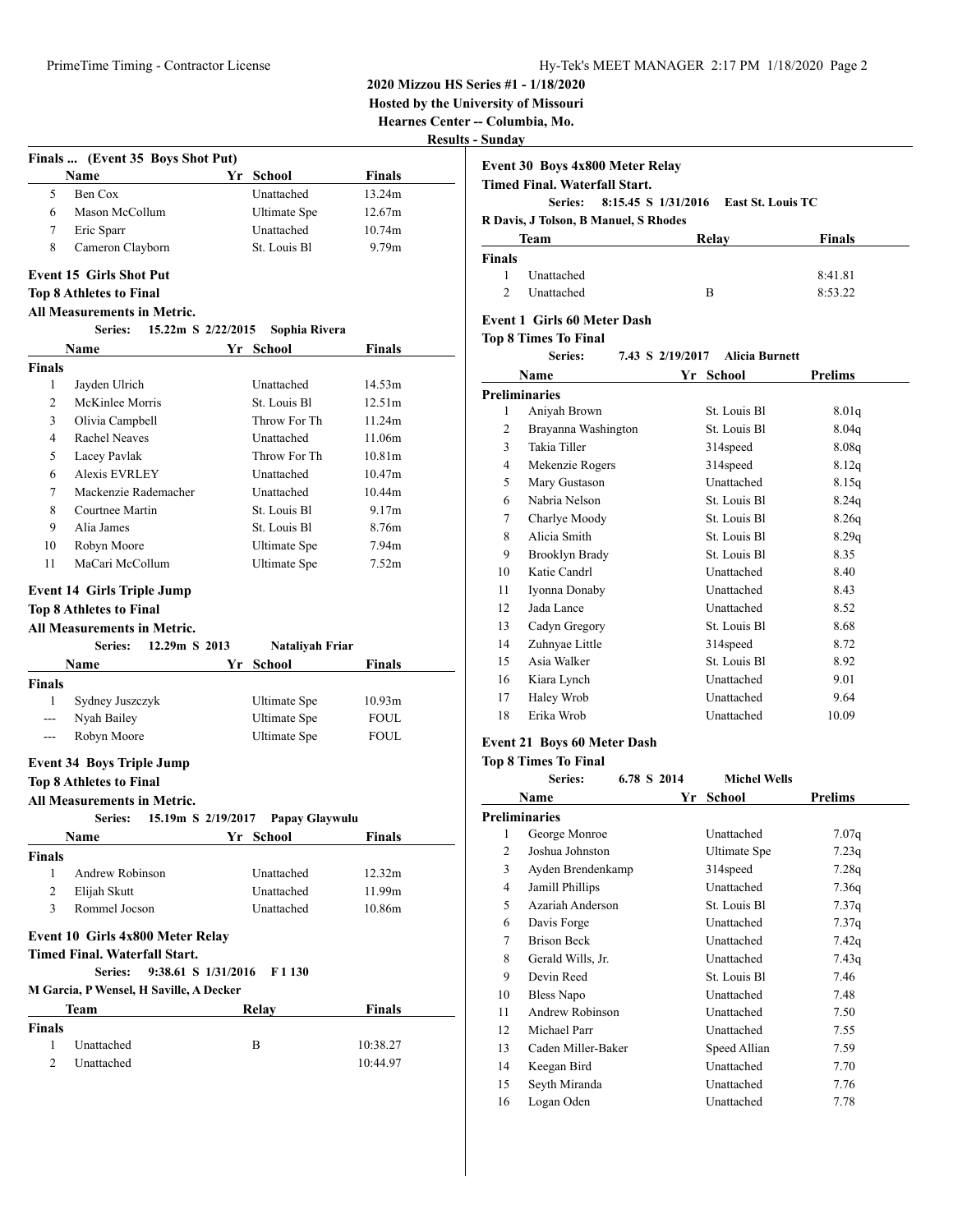**2020 Mizzou HS Series #1 - 1/18/2020**

**Hosted by the University of Missouri**

**Hearnes Center -- Columbia, Mo.**

**Results - Sunday**

|    |                       |                                              |         | . |
|----|-----------------------|----------------------------------------------|---------|---|
|    |                       | Preliminaries  (Event 21 Boys 60 Meter Dash) |         |   |
|    | Name                  | School<br>Yr '                               | Prelims |   |
| 17 | Colder Evans          | Unattached                                   | 7.83    |   |
| 18 | Zak Windholz          | <b>Unattached</b>                            | 8.03    |   |
| 19 | Josh Savich           | <b>Unattached</b>                            | 8.10    |   |
| 20 | Patrick Fortune       | Unattached                                   | 8.16    |   |
| 21 | Kahalil Webb          | Unattached                                   | 8.20    |   |
| 22 | <b>Emmanuel Scott</b> | 314 <sub>speed</sub>                         | 8.64    |   |
|    |                       |                                              |         |   |

# **Event 5 Girls 1 Mile Run**

### **Timed Final. Waterfall Start.**

### **Series: 4:58.63 S 1/31/2016 Stephanie Jenks**

|                |                                      | $1/\sqrt{1/2010}$ or $\sqrt{1/2010}$ |               |
|----------------|--------------------------------------|--------------------------------------|---------------|
|                | Name                                 | Yr School                            | Finals        |
| <b>Finals</b>  |                                      |                                      |               |
| 1              | <b>Delaney Straus</b>                | Unattached                           | 5:25.46       |
| $\overline{c}$ | Tabitha Bevan                        | Unattached                           | 5:28.94       |
| 3              | Lillian Geelan                       | Speed Allian                         | 5:36.18       |
| $\overline{4}$ | Alexis Fischer                       | Unattached                           | 5:53.58       |
| 5              | Peyton Steffen                       | Speed Allian                         | 5:56.86       |
| 6              | Kylie Ghormley                       | Lewdogs                              | 6:09.11       |
| $\tau$         | Mekayla Gibson                       | Unattached                           | 6:10.36       |
|                | <b>Event 25 Boys 1 Mile Run</b>      |                                      |               |
|                | <b>Timed Final. Waterfall Start.</b> |                                      |               |
|                | 4:16.72 S 2016<br><b>Series:</b>     | <b>Kyler True</b>                    |               |
|                | <b>Name</b>                          | Yr School                            | <b>Finals</b> |
| <b>Finals</b>  |                                      |                                      |               |
| 1              | Marquist Hutchinson                  | St. Louis Bl                         | 4:42.02       |
| $\overline{c}$ | <b>Trevor Peimann</b>                | Unattached                           | 4:44.14       |
| 3              | Seth Gleason                         | Unattached                           | 4:44.76       |
| $\overline{4}$ | Jacob Blassingame                    | Unattached                           | 4:46.03       |
| 5              | <b>Easton Rosen</b>                  | Unattached                           | 4:46.34       |
| 6              | Nicholas Parker                      | Unattached                           | 4:47.71       |
| $\tau$         | <b>Bennett Boatman</b>               | Unattached                           | 4:48.11       |
| 8              | <b>Connor Burns</b>                  | Unattached                           | 4:48.30       |
| 9              | Tyler Freiner                        | Unattached                           | 4:48.80       |
| 10             | Alexander Jackson                    | Unattached                           | 4:48.84       |
| 11             | Patrick Donovan                      | Unattached                           | 4:54.32       |
| 12             | Drew Belardo                         | Unattached                           | 4:54.95       |
| 13             | <b>Braden Meyer</b>                  | Unattached                           | 5:00.31       |
| 14             | Evan Stephens                        | Unattached                           | 5:00.49       |
| 15             | <b>Ian Schram</b>                    | Unattached                           | 5:03.46       |
| 16             | Anthony Pittman                      | Unattached                           | 5:04.87       |
| 17             | Alex Murray                          | Unattached                           | 5:06.53       |
| 18             | Josh Rossman                         | Unattached                           | 5:08.13       |
| 19             | Jaxson Copelin                       | Unattached                           | 5:08.75       |
| 20             | <b>Travis Fruend</b>                 | Unattached                           | 5:09.24       |
| 21             | Zack Southard                        | Unattached                           | 5:10.11       |
| 22             | Campion Welsh                        | Unattached                           | 5:11.21       |
| 23             | <b>Austin Litton</b>                 | Unattached                           | 5:11.49       |
| 24             | Daniel Stevens                       | Unattached                           | 5:11.96       |
| 25             | Tyler Coleman                        | Unattached                           | 5:11.97       |
| 26             | Lane Martin                          | Lexington Ri                         | 5:16.94       |
| 27             | Jack Rider                           | Unattached                           | 5:18.30       |
| 28             | Khalil Strini                        | St. Louis Bl                         | 5:24.12       |

|                | Event 3 Girls 400 Meter Dash   |              |                      |               |
|----------------|--------------------------------|--------------|----------------------|---------------|
|                | Timed Final. Two Turn Stagger. |              |                      |               |
|                | Series:                        | 56.82 S 2016 | <b>Payton Wensel</b> |               |
|                | Name                           | Yr.          | School               | <b>Finals</b> |
| <b>Finals</b>  |                                |              |                      |               |
| 1              | Lily Haars                     |              | Unattached           | 1:03.87       |
| $\mathfrak{D}$ | Mackenzie Montando             |              | St. Louis Bl.        | 1:05.25       |
| 3              | Robyn Moore                    |              | Ultimate Spe         | 1:09.63       |
| 4              | Haley Wrob                     |              | Unattached           | 1:09.96       |

# **Event 23 Boys 400 Meter Dash**

**Timed Final. Two Turn Stagger.**

|               | <b>Series:</b>      | 49.11 S 1/22/2017<br><b>Jude Christine</b> |         |
|---------------|---------------------|--------------------------------------------|---------|
|               | Name                | Yr<br>School                               | Finals  |
| <b>Finals</b> |                     |                                            |         |
| 1             | Jamill Phillips     | Unattached                                 | 53.58   |
| 2             | Sam Wright          | Unattached                                 | 53.60   |
| 3             | <b>Brison Beck</b>  | Unattached                                 | 54.52   |
| 4             | Micheal Johnson     | Unattached                                 | 54.90   |
| 5             | Josiah Heras        | Unattached                                 | 54.98   |
| 6             | Caden Miller-Baker  | Speed Allian                               | 55.85   |
| 7             | Kenneth Gordon, III | Ultimate Spe                               | 55.99   |
| 8             | Samuel Thomas       | Unattached                                 | 56.08   |
| 9             | Michael Parr        | Unattached                                 | 56.26   |
| 10            | <b>Bless Napo</b>   | Unattached                                 | 56.71   |
| 11            | <b>Ryan Staples</b> | Unattached                                 | 58.12   |
| 12            | Keegan Bird         | Unattached                                 | 59.11   |
| 13            | Keshon Parker       | St. Louis Bl                               | 59.27   |
| 14            | Aidan Byrne         | Unattached                                 | 1:01.84 |
| 15            | Mark Taylor         | St. Louis Bl                               | 1:02.89 |
| 16            | Antonio Parker      | St. Louis Bl                               | 1:08.01 |
| ---           | Donovan Williams    | St. Louis Bl                               | DQ      |

# **Event 8 Girls 60 Meter Hurdles**

**Top 8 Times To Final**

# **Series: 8.60 S 2/17/2019 TYRA WILSON**

| Name          |                 | School<br>Yr        | <b>Finals</b> |
|---------------|-----------------|---------------------|---------------|
| <b>Finals</b> |                 |                     |               |
| 1             | Kiara Strayhorn | <b>Blue Thunder</b> | 9.07          |
| 2             | Amyah Davis     | O4Nine              | 9.10          |
| 3             | Sydney Juszczyk | Ultimate Spe        | 9.24          |
| 4             | Katie Candrl    | Unattached          | 9.91          |
| 5             | Haley Bellamy   | St. Louis Bl.       | 10.03         |
| 6             | Lexi Lay        | Jefferson Je        | 11.23         |
| 7             | Nyah Bailey     | Ultimate Spe        | 11.83         |
| 8             | Madison SIMMONS | Unattached          | 14.94         |

# **Event 28 Boys 60 Meter Hurdles**

**Series: 7.96 S 1/16/2016 William Sessions**

|        | Name             | Yr School     | <b>Finals</b> |  |
|--------|------------------|---------------|---------------|--|
| Finals |                  |               |               |  |
|        | Azariah Anderson | St. Louis Bl. | 8.65          |  |
| 2      | Trey Ausler      | Q4Nine        | 8.84          |  |
|        | Manny Chiteri    | Unattached    | 8.84          |  |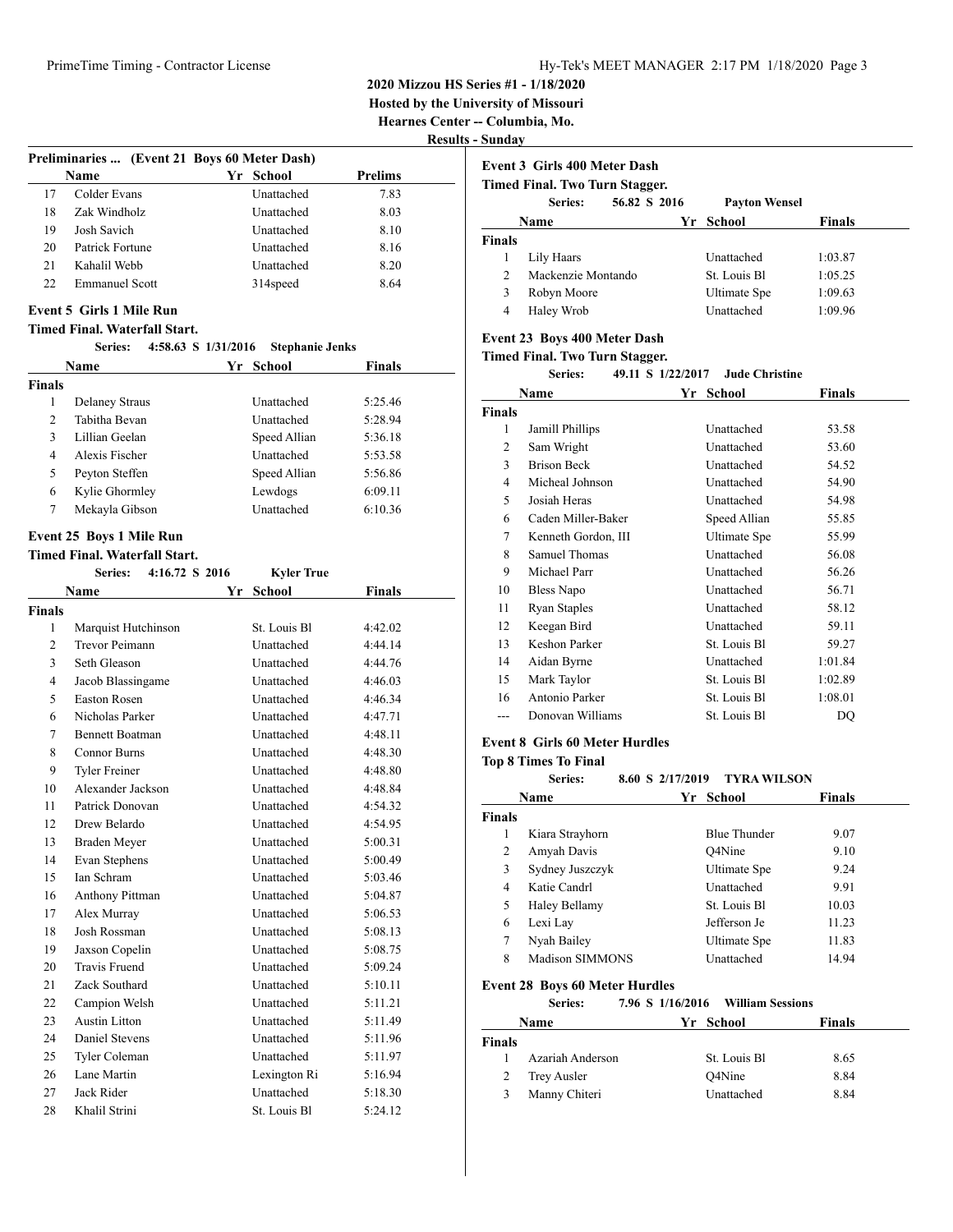**2020 Mizzou HS Series #1 - 1/18/2020**

**Hosted by the University of Missouri**

**Hearnes Center -- Columbia, Mo. Results - Sunday**

|   |                                          |              | ncəu          |  |
|---|------------------------------------------|--------------|---------------|--|
|   | Finals  (Event 28 Boys 60 Meter Hurdles) |              |               |  |
|   | Name                                     | Yr School    | <b>Finals</b> |  |
| 4 | Sam Wright                               | Unattached   | 9.18          |  |
| 5 | Nick Mertens                             | Unattached   | 9.75          |  |
| 6 | Tyler King                               | Unattached   | 10.56         |  |
|   | Keshon Parker                            | St. Louis Bl | 12.95         |  |
|   |                                          |              |               |  |

# **Event 1 Girls 60 Meter Dash**

# **Top 8 Times To Final**

|               | Series:             | 7.43 S 2/19/2017 Alicia Burnett |               |
|---------------|---------------------|---------------------------------|---------------|
|               | <b>Name</b>         | Yr School                       | <b>Finals</b> |
| <b>Finals</b> |                     |                                 |               |
| 1             | Aniyah Brown        | St. Louis Bl.                   | 7.94          |
| 2             | Brayanna Washington | St. Louis Bl.                   | 8.01          |
| 3             | Takia Tiller        | 314 <sub>speed</sub>            | 8.11          |
| 4             | Mekenzie Rogers     | 314 <sub>speed</sub>            | 8.13          |
| 5             | Mary Gustason       | Unattached                      | 8.18          |
| 6             | Charlye Moody       | St. Louis Bl                    | 8.19          |
| 7             | Nabria Nelson       | St. Louis Bl.                   | 8.19          |
| 8             | Alicia Smith        | St. Louis Bl                    | 8.20          |

# **Event 21 Boys 60 Meter Dash**

|                | <b>Top 8 Times To Final</b> |             |                      |               |
|----------------|-----------------------------|-------------|----------------------|---------------|
|                | Series:                     | 6.78 S 2014 | <b>Michel Wells</b>  |               |
|                | Name                        |             | Yr School            | <b>Finals</b> |
| <b>Finals</b>  |                             |             |                      |               |
| 1              | George Monroe               |             | Unattached           | 7.05          |
| $\mathfrak{D}$ | Joshua Johnston             |             | Ultimate Spe         | 7.15          |
| 3              | Ayden Brendenkamp           |             | 314 <sub>speed</sub> | 7.28          |
| 4              | Azariah Anderson            |             | St. Louis Bl.        | 7.30          |
| 5              | Gerald Wills, Jr.           |             | <b>Unattached</b>    | 7.36          |
| 6              | Davis Forge                 |             | <b>Unattached</b>    | 7.42          |
| 7              | Jamill Phillips             |             | <b>Unattached</b>    | 7.50          |

# **Event 4 Girls 800 Meter Run**

# **Timed Final. Waterfall Start.**

|        | 2:11.95 S 2/19/2017<br>Series: | <b>Joy Ripslinger</b> |               |
|--------|--------------------------------|-----------------------|---------------|
|        | Name                           | Yr School             | <b>Finals</b> |
| Finals |                                |                       |               |
| 1      | Mitzi Evans                    | Speed Allian          | 2:26.58       |
| 2      | <b>Delaney Straus</b>          | Unattached            | 2:29.47       |
| 3      | Lillian Geelan                 | Speed Allian          | 2:30.06       |
| 4      | Mackenzie Montando             | St. Louis Bl          | 2:34.54       |
| 5      | Leah Kleekamp                  | Unattached            | 2:35.04       |
| 6      | Tabitha Bevan                  | Unattached            | 2:37.73       |
| 7      | Alexis Fischer                 | Unattached            | 2:40.40       |
| 8      | Peyton Steffen                 | Speed Allian          | 2:41.21       |
| 9      | Makayla Brown                  | 314 <sub>speed</sub>  | 2:44.18       |
| 10     | Mekayla Gibson                 | Unattached            | 2:48.86       |

|               | <b>Event 24 Boys 800 Meter Run</b>   |                     |               |
|---------------|--------------------------------------|---------------------|---------------|
|               | <b>Timed Final, Waterfall Start.</b> |                     |               |
|               | Series:<br>1:52.58 S 2/19/2017       | <b>Kyler True</b>   |               |
|               | Name                                 | Yr<br><b>School</b> | <b>Finals</b> |
| <b>Finals</b> |                                      |                     |               |
| $\mathbf{1}$  | <b>Brandon Miller</b>                | Ultimate Spe        | 2:00.78       |
| 2             | Marquist Hutchinson                  | St. Louis Bl.       | 2:04.19       |
| 3             | Anderson Lo                          | Unattached          | 2:11.56       |
| 4             | Jonah McHaffie                       | Unattached          | 2:11.60       |
| 5             | Patrick Donovan                      | Unattached          | 2:11.98       |
| 6             | Joshua Loeh                          | <b>Unattached</b>   | 2:12.74       |
| 7             | Zack Southard                        | Unattached          | 2:16.90       |
| 8             | Drew Belardo                         | Unattached          | 2:17.60       |
| 9             | Patrick Fortune                      | <b>Unattached</b>   | 2:19.73       |
| 10            | Ian Schram                           | Unattached          | 2:20.03       |
| 11            | Donovan Williams                     | St. Louis Bl        | 2:20.25       |
| 12            | Kenneth Gordon, III                  | Ultimate Spe        | 2:20.41       |
| 13            | Austin Litton                        | Unattached          | 2:20.52       |
| 14            | Jaxson Copelin                       | Unattached          | 2:21.60       |
| 15            | Campion Welsh                        | Unattached          | 2:22.30       |
| 16            | <b>Anthony Pittman</b>               | Unattached          | 2:22.97       |
| 17            | Alex Murray                          | Unattached          | 2:24.52       |
| 18            | Duriel Rogers                        | St. Louis Bl        | 2:25.77       |
| 19            | <b>Ryan Staples</b>                  | Unattached          | 2:27.34       |
| 20            | Jack Rider                           | Unattached          | 2:27.34       |
| 21            | Khalil Strini                        | St. Louis Bl        | 2:32.94       |
| 22            | Aidan Byrne                          | Unattached          | 2:38.18       |
| 23            | Mark Taylor                          | St. Louis Bl        | 2:39.50       |

# **Event 2 Girls 200 Meter Dash**

# **Timed Final.**

| Series:     | 24.50 S 2/19/2017 Alicia Burnett |                      |  |
|-------------|----------------------------------|----------------------|--|
| <b>Name</b> | Yr School                        | <b>Finals</b>        |  |
| .           | $\sim \tau$ $\sim$ $\sim$        | $\sim$ $\sim$ $\sim$ |  |

| Finals |                       |                      |       |
|--------|-----------------------|----------------------|-------|
| 1      | Aniyah Brown          | St. Louis Bl         | 26.41 |
| 2      | Mekenzie Rogers       | 314 <sub>speed</sub> | 26.53 |
| 3      | Alaj'i Bradley        | Ultimate Spe         | 26.85 |
| 4      | Brayanna Washington   | St. Louis Bl         | 27.43 |
| 5      | <b>Brooklyn Brady</b> | St. Louis Bl         | 27.54 |
| 6      | Mary Gustason         | Unattached           | 27.58 |
| 7      | Takia Tiller          | 314 <sub>speed</sub> | 27.60 |
| 8      | Charlye Moody         | St. Louis Bl         | 27.76 |
| 9      | Amyah Davis           | O4Nine               | 27.95 |
| 10     | Abbagail Evans        | Speed Allian         | 28.02 |
| 11     | Nabria Nelson         | St. Louis Bl         | 28.31 |
| 12     | Katie Candrl          | Unattached           | 28.45 |
| 13     | Lily Haars            | Unattached           | 28.88 |
| 14     | Alicia Smith          | St. Louis Bl         | 28.98 |
| 15     | Cadyn Gregory         | St. Louis Bl         | 29.00 |
| 16     | <b>Tabitha Evans</b>  | Speed Allian         | 29.05 |
| 17     | Asia Walker           | St. Louis Bl         | 29.34 |
| 18     | Jada Lance            | Unattached           | 29.38 |
| 18     | Lexi Lay              | Jefferson Je         | 29.38 |
| 20     | Nyah Bailey           | Ultimate Spe         | 29.49 |